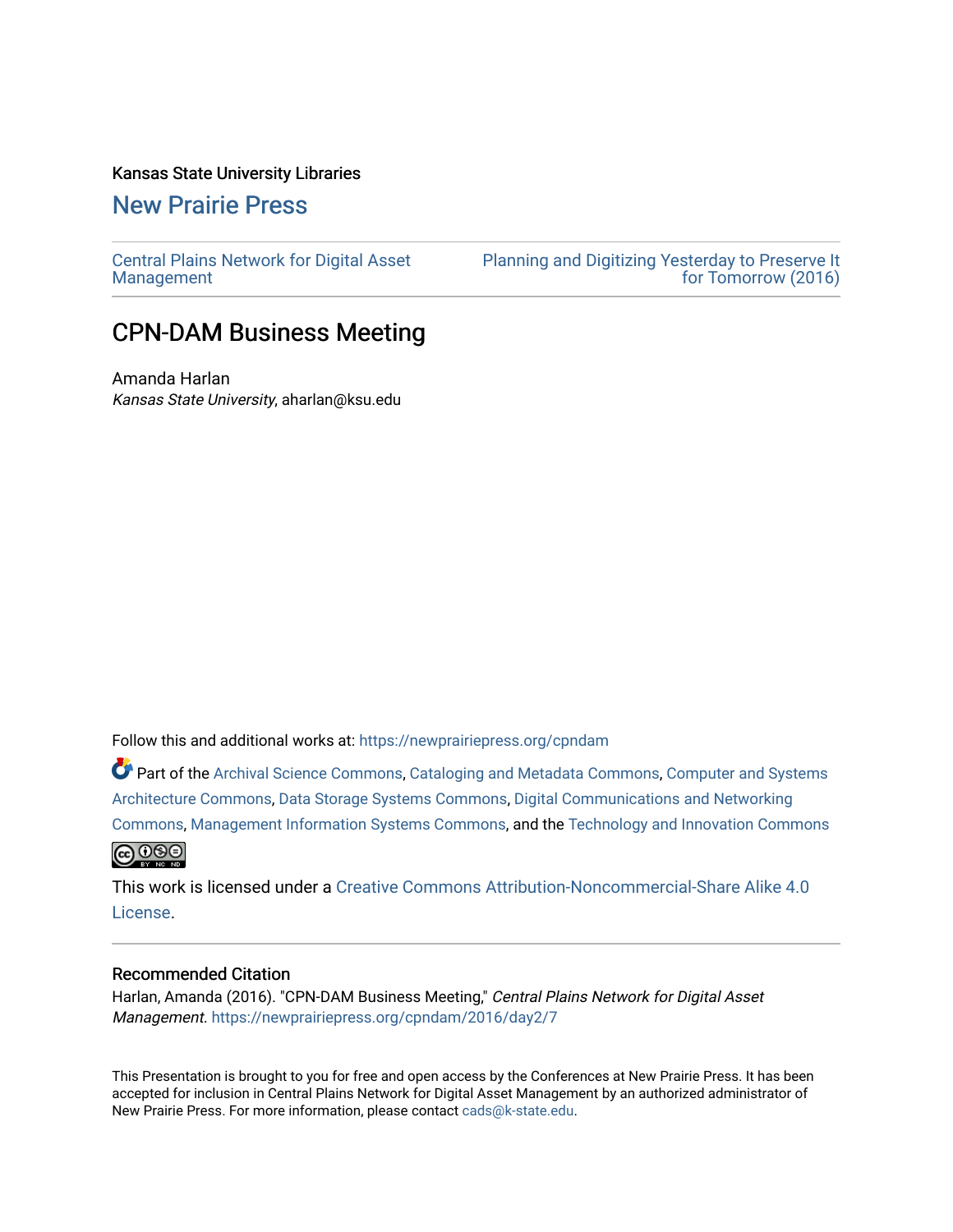

# **Call for Proposals**

### *Planning and Digitizing Yesterday to Preserve It for Tomorrow*

The Central Plains Network for Digital Asset Management (CPN-DAM) is accepting proposals for its inaugural 2016 virtual conference, to be held November 15th and 16th, 2016. The CPN-DAM is a regional organization that promotes professional development, networking and collaborating opportunities to professionals involved or interested in digital asset management in Kansas, Missouri, Nebraska, Colorado and Oklahoma.

We invite proposals for the following program formats:

- Presentation
- **Poster Presentation**
- **Talk the Practical roundtable**

We invite submissions on any aspect of digital asset management. This includes, but is not limited to:

- **Digital Preservation** 
	- Implementations
	- Workflows
	- Systems
- **Digital Projects** 
	- Funding
	- Workflows
	- Metadata
	- Outreach & Marketing

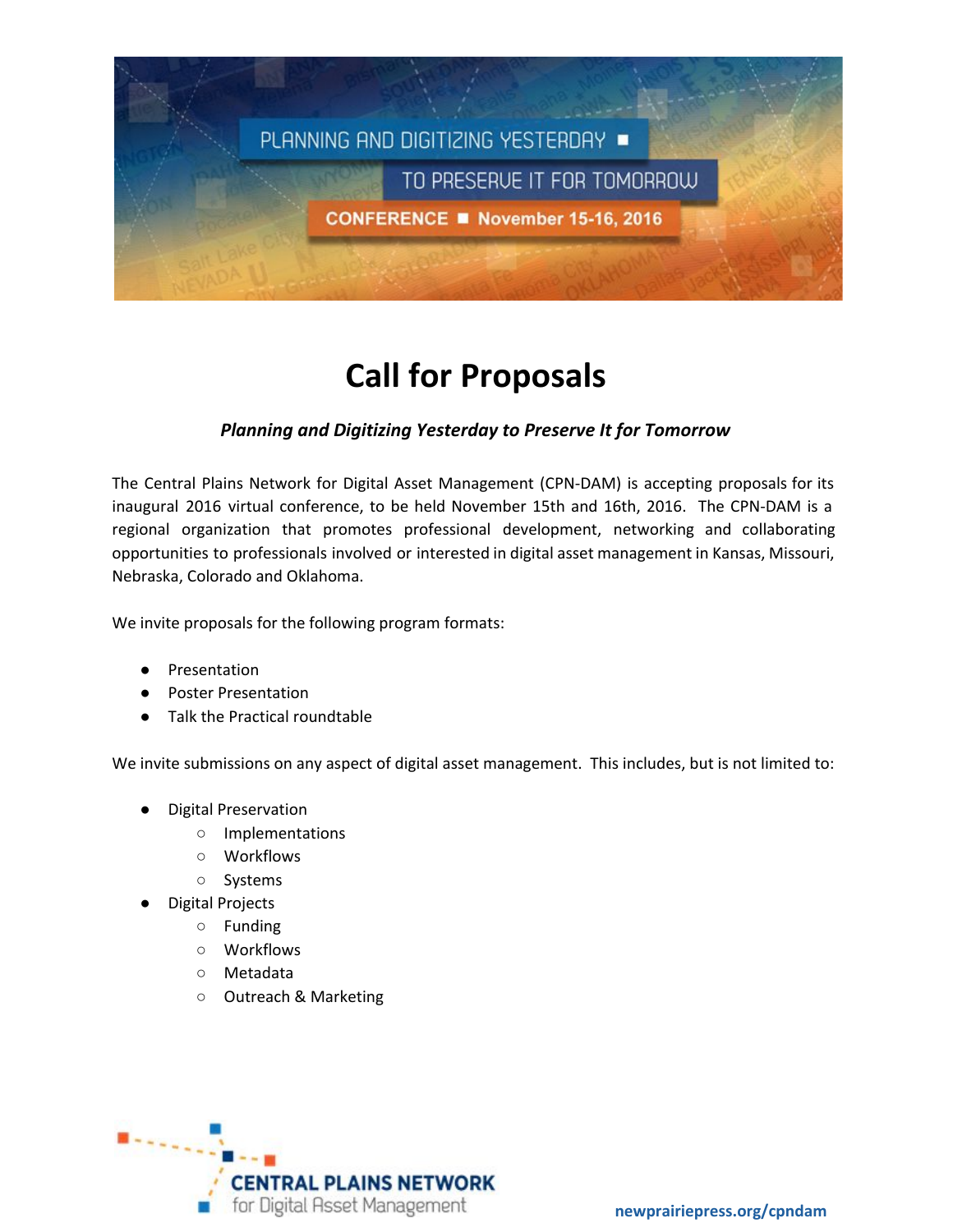- Platforms
	- Presentation Layer
	- Systems
	- Customizations
	- Decision process for choosing a platform

To view a full list of topics click on [possible](https://docs.google.com/document/d/1OCrFRDLSWyATJB7hwgy8kh71-62ZR40yjgpaH8XS6yk/edit?usp=sharing) topics.

#### **Submissions:**

All submissions will be pee[r](https://www.diglib.org/forums/2016forum/2016-forum-planning-committee/)-reviewed by our volunteer review board. We encourage all presenters to upload additional relevant documents with their proposal type below.

#### *Presentations*

Presentations are intended for one or more speakers who provide active learning opportunities that are practical and relevant to digital asset management.

- Abstracts should be no more than 250 words in length and describe the topic being presented.
- Allotted time: 30 minutes

#### *Poster Presentations*

Poster presentations are intended to be interactive opportunities with attendees to demonstrate practical and relevant work in digital asset management.

- Abstracts should be no more than 250 words in length and describe the topic being presented.
- Allotted time: 10 minutes

NOTE: Poster presentations will be done in an hour long session where each poster presenter will have 10 minutes to present on their poster.

#### *Talk the Practical*

Talk the Practical roundtables are networking opportunities where one or more speakers will lead an informal discussion on a topic of their choice with fellow practitioners.

- Abstracts should be no more than 250 words in length and describe the topic being presented.
- Allotted time: 45 minutes

#### **Deadlines**

Submission Deadline: August 29, 2016 Acceptance Notification: September 26, 2016 Upload of final version of presentation and poster: October 31, 2016